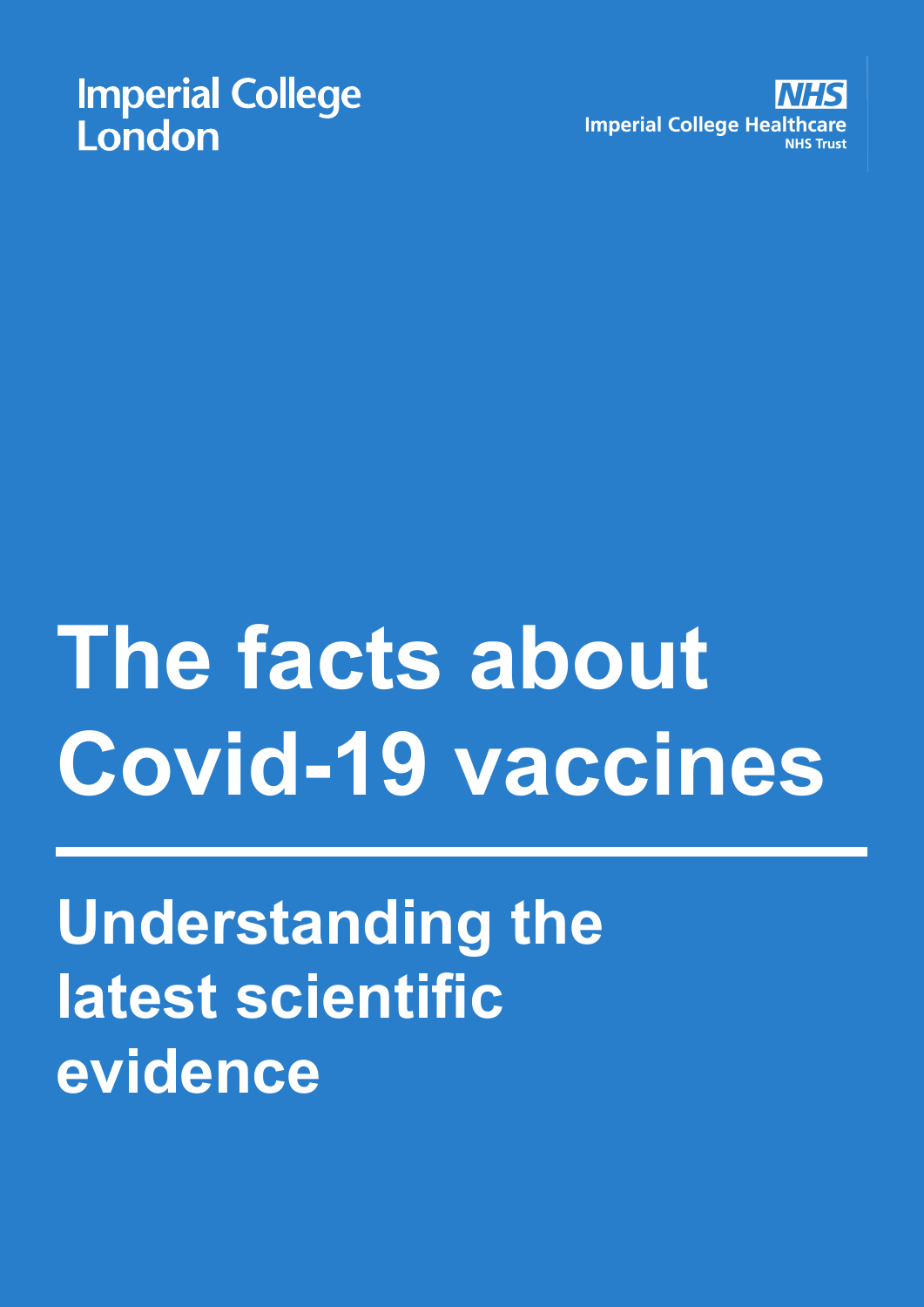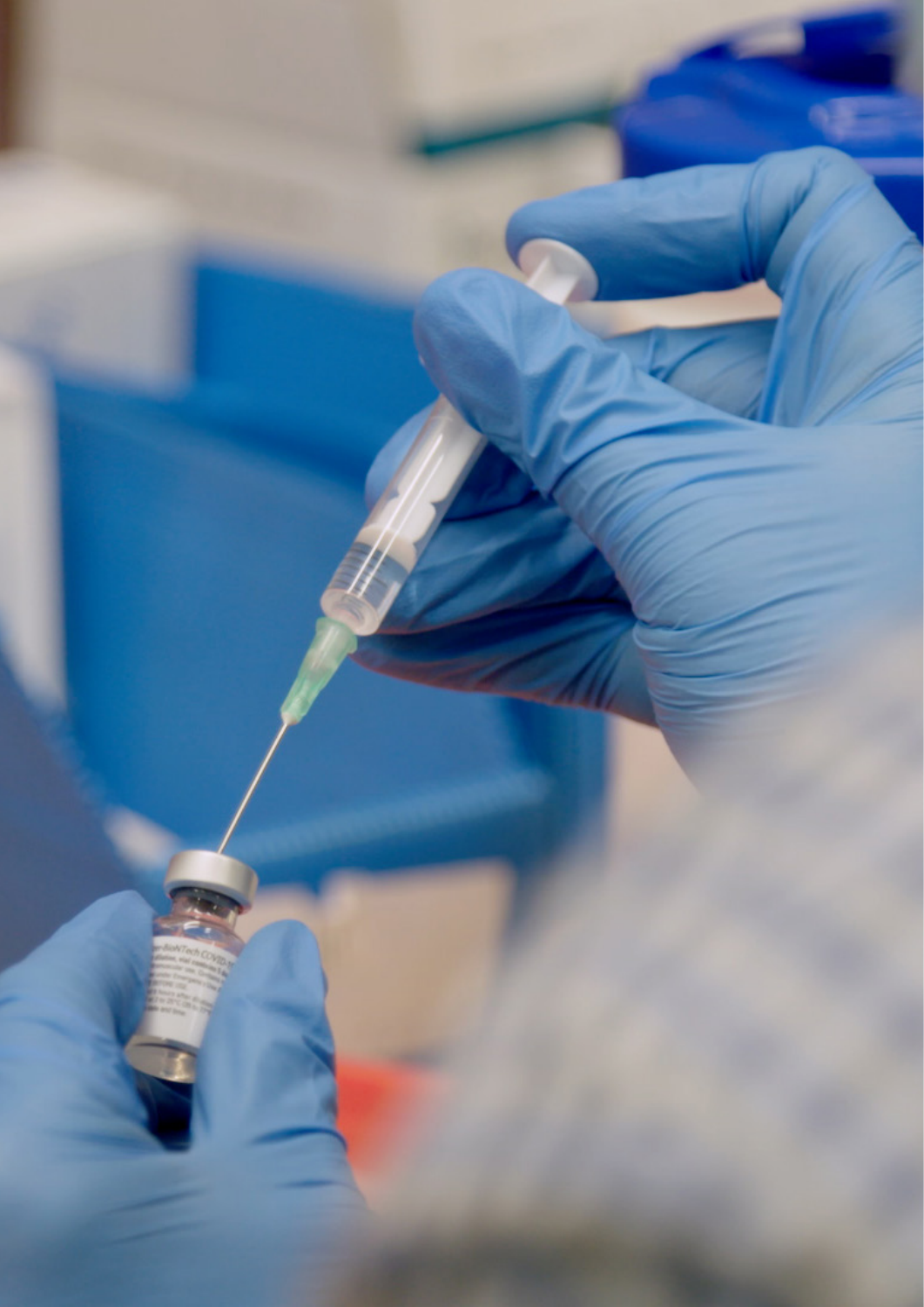## **Vaccines against Covid-19 have been developed quickly, but with great care.**

**The results of trials have been analysed meticulously by scientists and doctors, as well as by increasingly well-informed journalists, commentators and the public.** 

**Opinions are shared widely on social media, especially if new research appears to conflict with existing understanding or is headline-grabbing, and this sometimes creates confusion.** 

**In this document we lay out the facts about vaccination to help navigate the shifting sands of misinformation and misunderstanding and help you make an informed decision about being vaccinated.**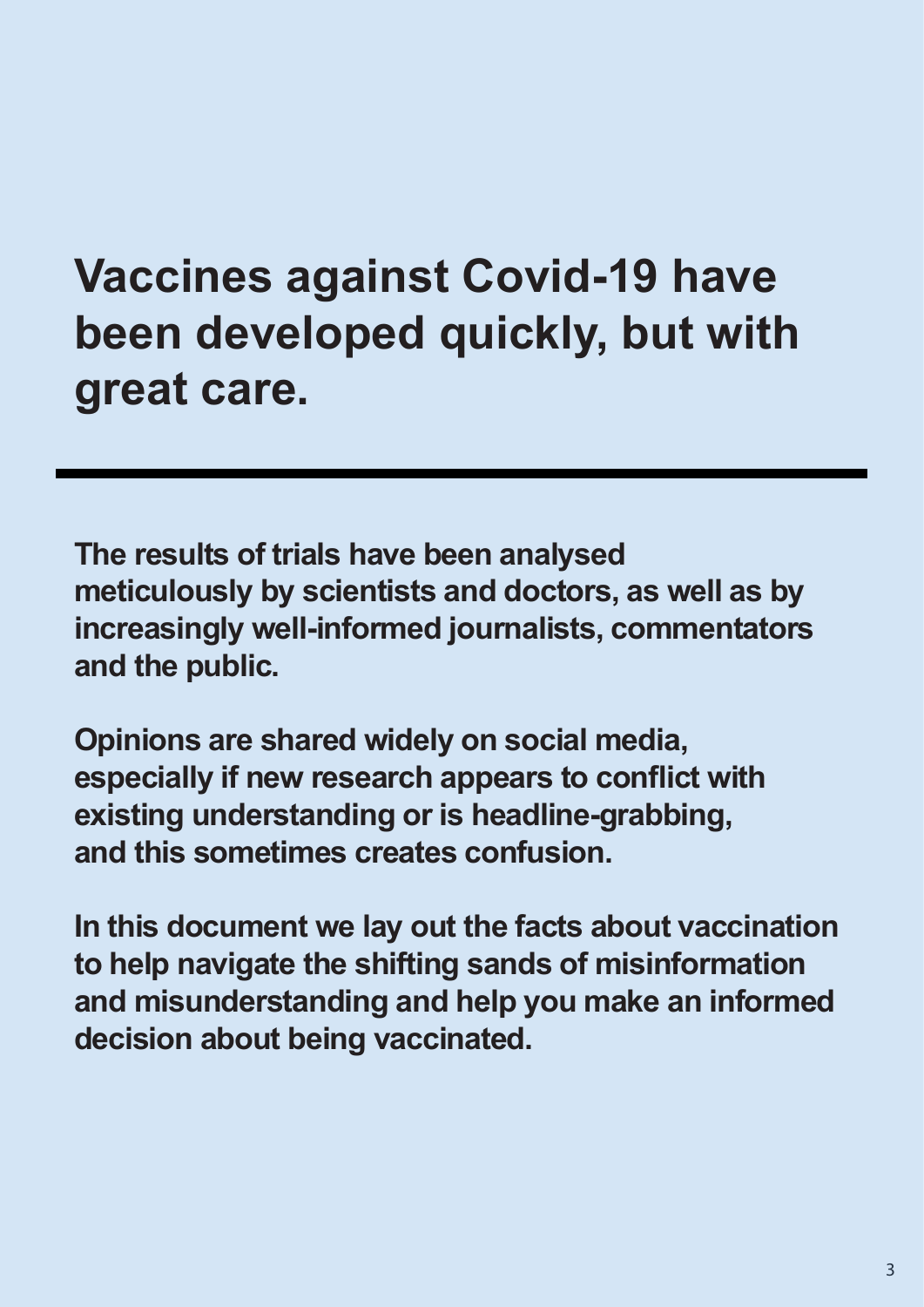Immunity is 'natural', whether it has been induced by a vaccine or by being infected with Covid-19, but immunity from vaccination has many additional advantages.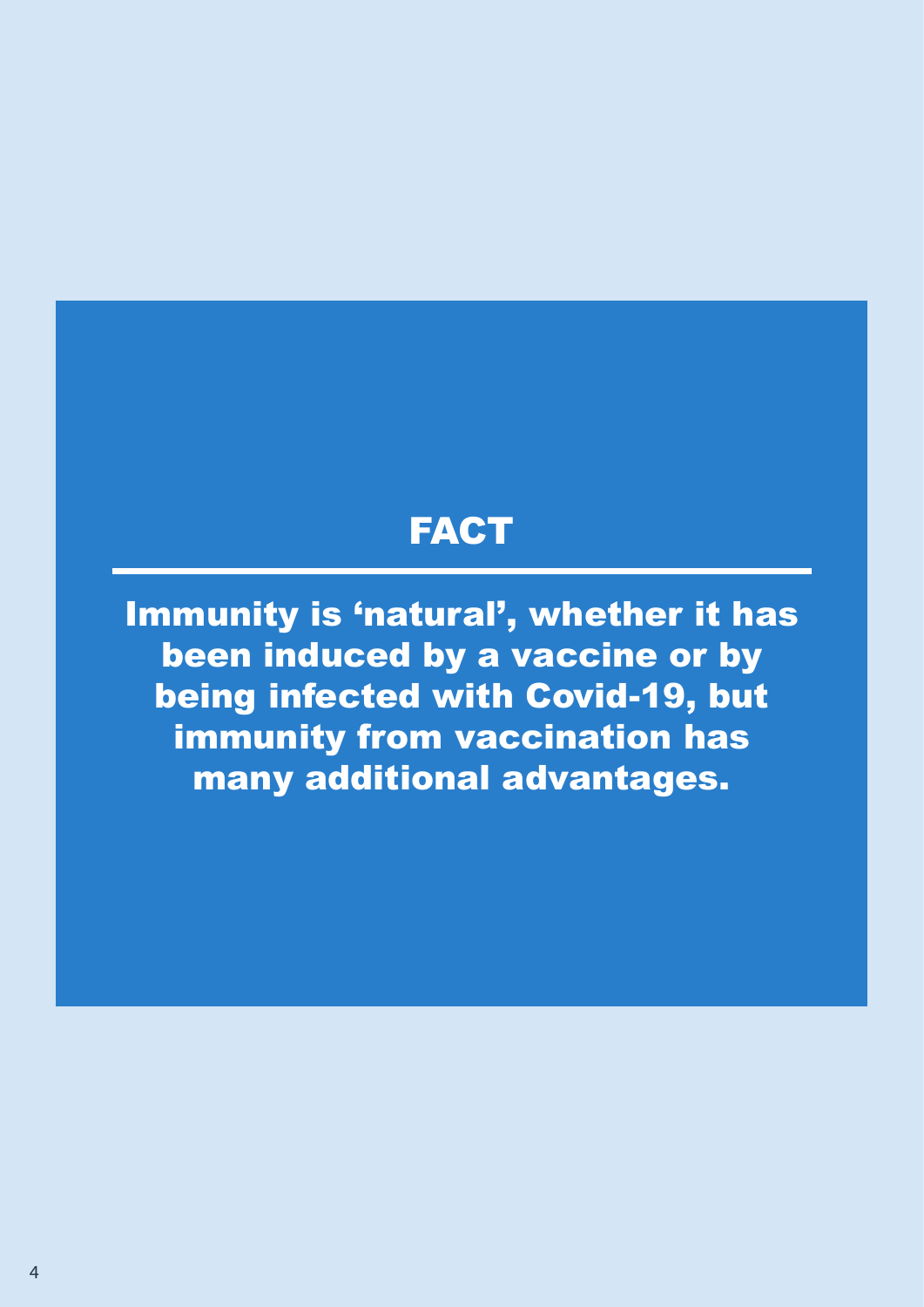There are two ways to get immunity: you get vaccinated or you get infected. Although there are differences between the immunity that you develop after a Covid-19 infection compared to vaccination, both are 'natural'. It is your own immune system that makes the antibodies and T cells, regardless of whether this is prompted by an infection or vaccination. The immunity that you make is your own, not artificial or synthetic $^1$ .

Vaccines prompt your immune system to respond in a more controlled way than infection. This avoids the severe damage infection with Covid-19 can sometimes cause and comes without the risk of passing the virus on to others, including patients, friends or family.

The immune response after Covid-19 infection is variable, whereas the response to vaccines is generally strong and consistent<sup>2</sup>.

A mild or asymptomatic case of Covid-19 often produces weak antibody responses that dwindle over time.

However, your body 'remembers' the virus, and if you are then vaccinated you develop a very strong and long-lasting response.

This vaccine-boosted response does also gradually reduce over time but evidence shows that it is still likely to remain effective in preventing severe disease for many, many months and possibly for years. This is much better than the protection you get after Covid-19 infection, which reduces more quickly because the virus interferes with the immune system so as to weaken the defences. By contrast, the vaccines just induce a protective response without all the added complexity of infection.

Each time you have a dose of the vaccine it adds to your immune system's knowledge of the virus, increasing the chance it will recognise it and destroy it before it can do too much harm. That's why having a vaccine is important even if you've had Covid-19 – you can boost your body's ability to fight it off if you become infected again or avoid serious disease if you become infected with a different variant.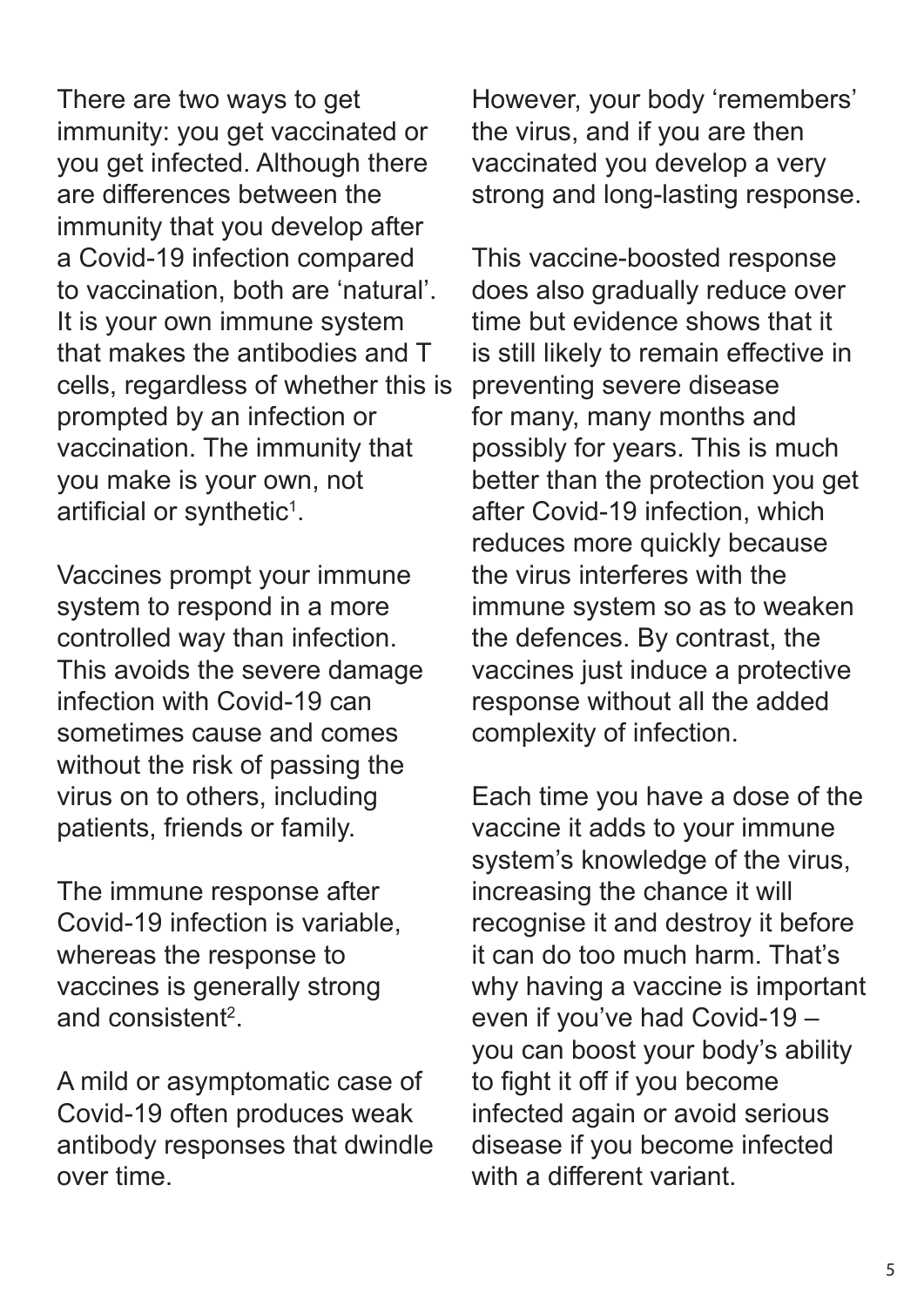Covid-19 vaccines are not designed to stop the virus getting into your nose – their primary action is to prevent severe illness.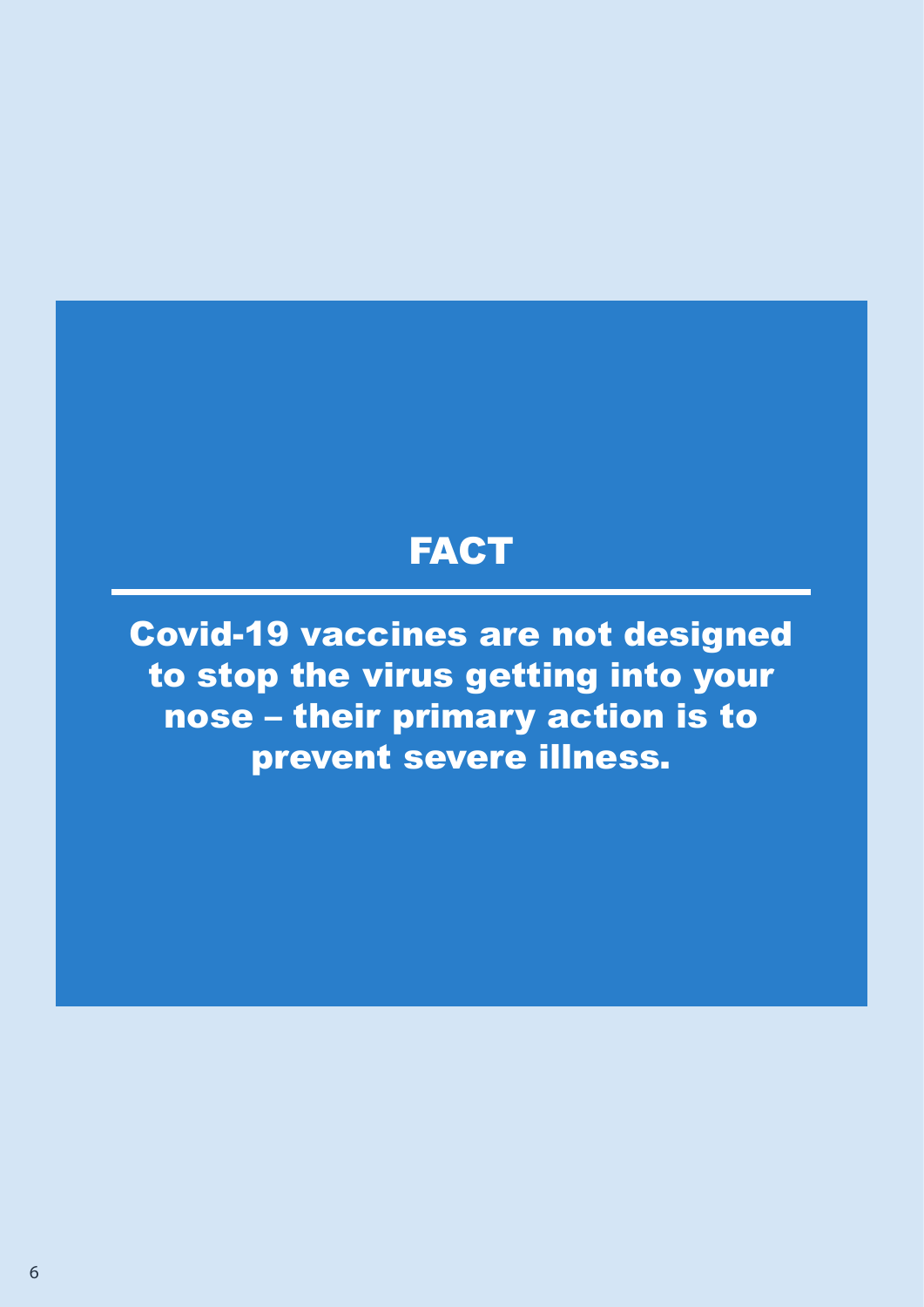People who have been fully vaccinated may get mild to moderate Covid-19 infections, with a sore throat or symptoms of a cold. This means the infection has been contained in the nose and throat but has not spread elsewhere.

If a person is not vaccinated there is a much greater chance the infection will spread, for example, to the lungs or other organs. It can then cause inflammation and blood clots inside the blood vessels leading to symptoms such as breathing difficulties, exhaustion and 'brain-fog'. Sometimes this can be prolonged, a condition known as 'long Covid'. This is very rare in people who have been vaccinated.

In the first few weeks after vaccination, protection reaches very high levels, inducing antibodies and T cells, a part of the immune system that helps protect against infection<sup>3</sup>.

If the response is very strong, it can spill over into the nose and throat and stop the virus from entering the body in the first place. However, that is not the real purpose of vaccination.

The immune system can't maintain this sort of protection indefinitely and the resistance of the nose and throat to infection weakens within a few months. This is because the lining of the nose and throat need to defend against other viruses, fungi and bacteria. These defences have to be very selective – if they weren't, the nose and throat would be inflamed all the time and make too much mucus. However, the antibodies and T cells in the blood remain and the immune system has not forgotten the virus. It will rapidly respond if it does get in and confine the infection to the nose and throat before it can spread.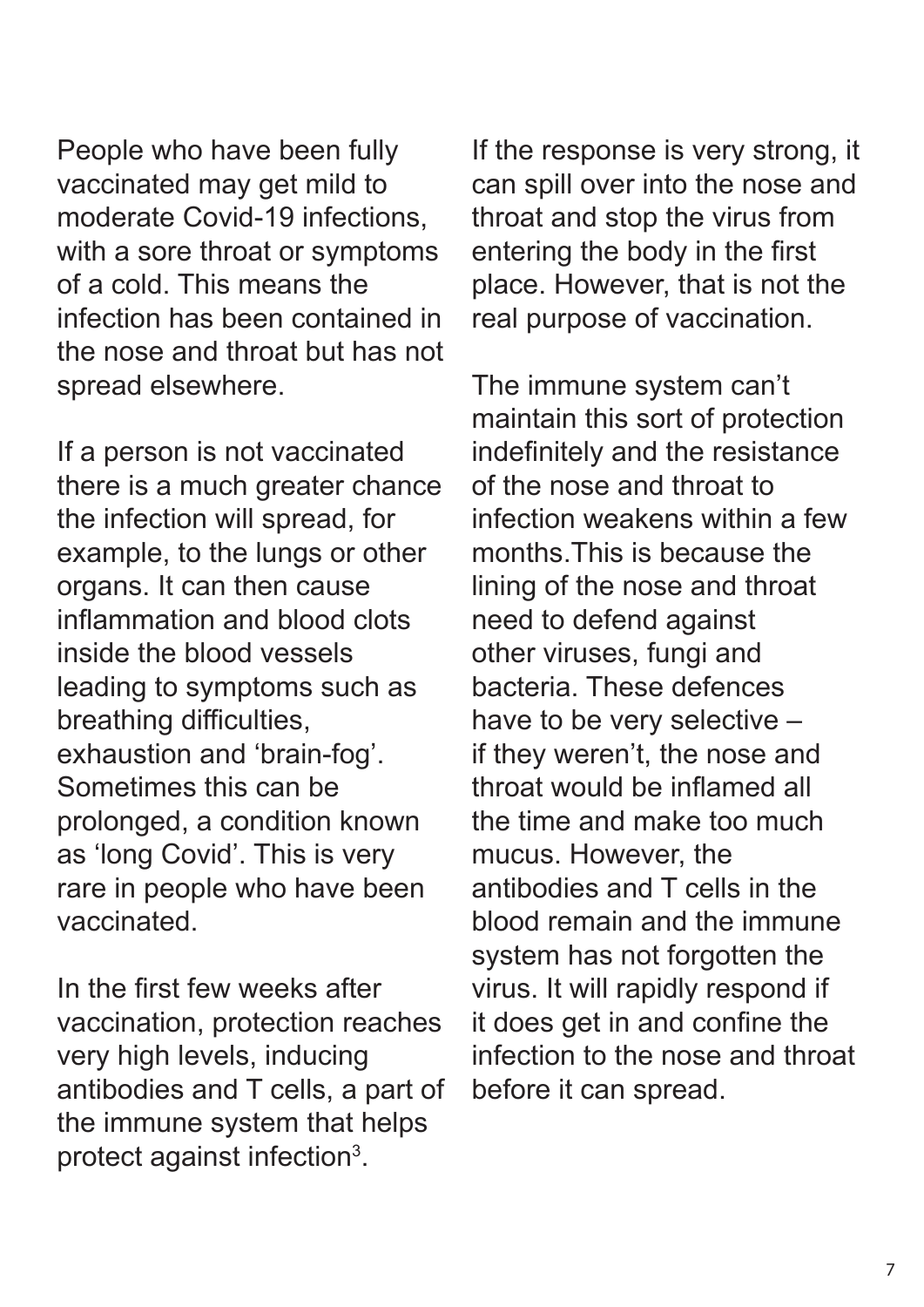Those who have recovered from Covid-19 do have some protection from becoming infected again.

Data shows that they may even be slightly more protected than those who have had two doses of the AstraZeneca vaccine. But a recent dose of the Pfizer vaccine, which is broadly what is being offered to healthcare staff, will greatly reduce the chance of testing positive for Covid-194 . Though of course protection against infection in the nose and throat still reduces over time as described above. A booster dose on top of either two previous doses or a previous infection will increase the protection against infection but, importantly, continues to further reduce the chance of serious illness.

It is very rare indeed for people who have been fully vaccinated to be admitted to intensive care units with severe Covid-19.

Some people will still become unwell with Covid-19 despite being vaccinated, usually because they have a condition that weakens the immune system. This can include underlying health conditions, immunosuppression and advanced age.

In December 2021, 61 per cent of people in intensive care units in England with Covid-19 were unvaccinated<sup>5</sup> despite unvaccinated people representing less than ten per cent of the population.

*It is very rare for people who have been fully vaccinated to be admitted to intensive care units with severe Covid-19.*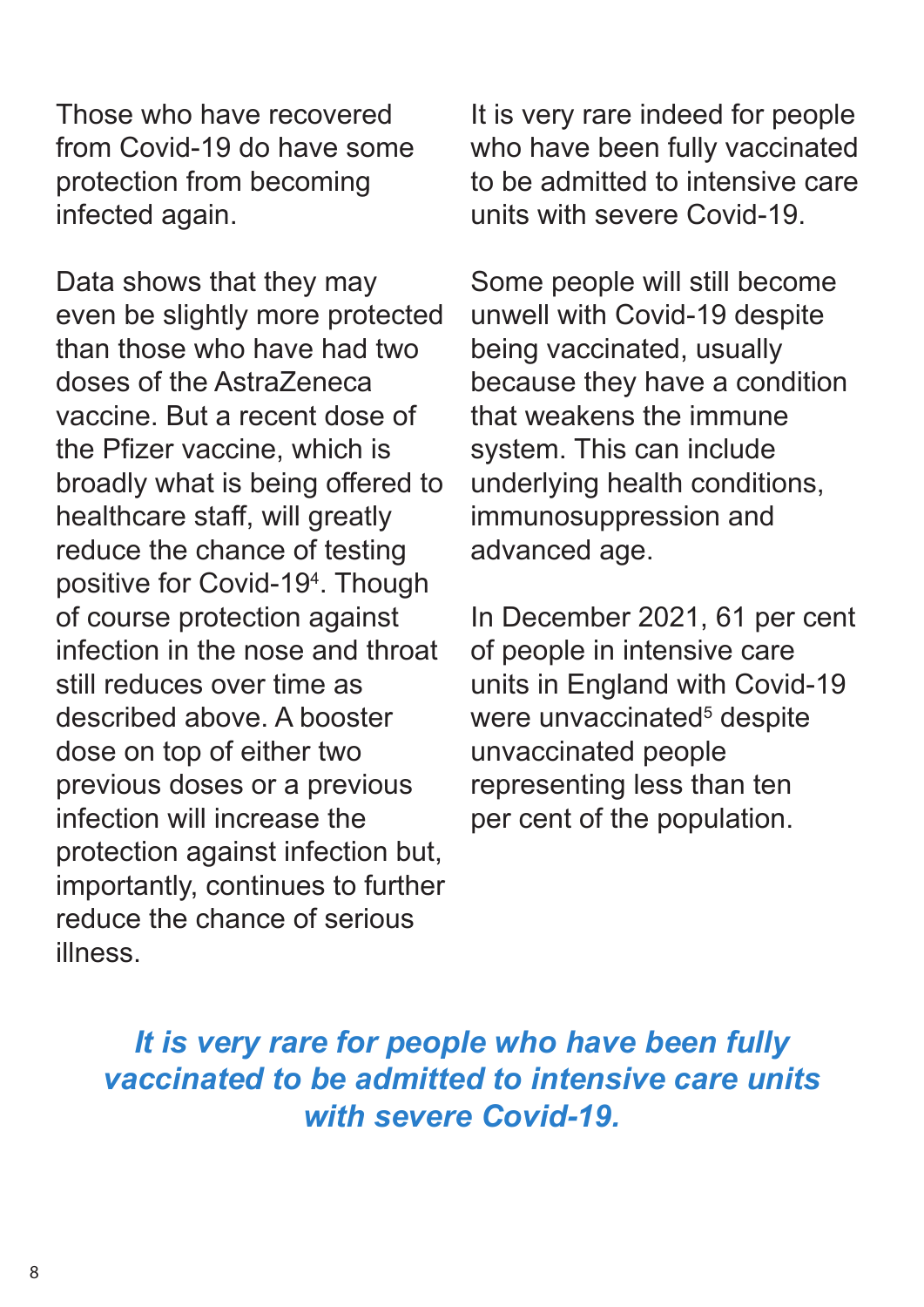## **ICNARC analysis of Covid-19 admissions (critical care)**

England, Wales and Northern Ireland (1 May - 15 Dec 2021)



*Figure 1: Across all age groups, the vast majority of those in intensive care with Covid-19 had not been vaccinated. Source: ICNARC critical care data.*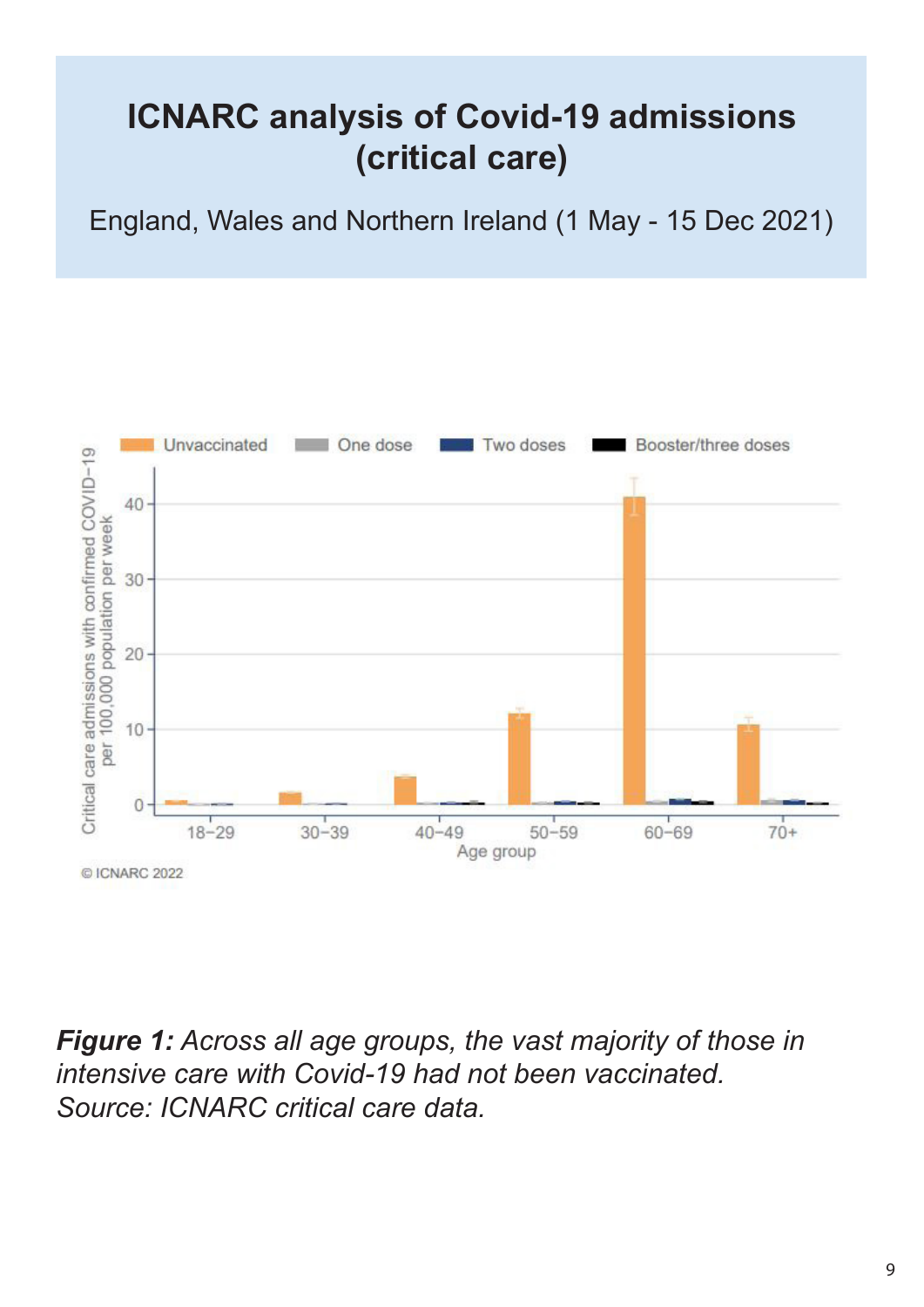In addition to reducing your chance of serious illness, being vaccinated does help to protect others too, by reducing the chances of you passing on the virus.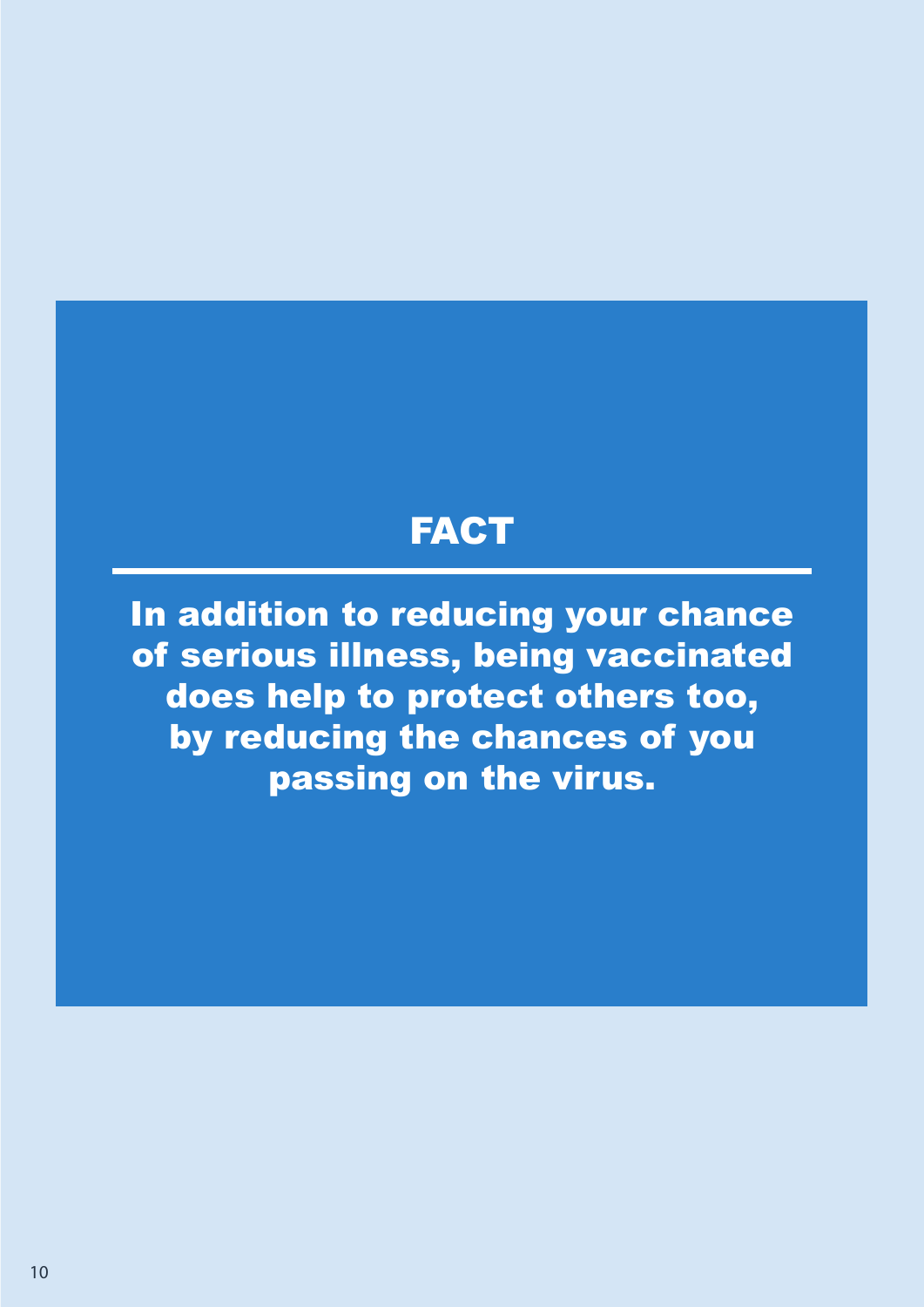*Your vaccine helps to protect others if you have been vaccinated and you catch Covid-19, you are less likely to spread it to your friends, family and patients*

Data from the roll out of Covid-19 vaccination programmes across the world show that the vaccine reduces the chance of serious illness enormously, especially disease that requires intensive care or causes death<sup>6</sup>. Very large and careful studies<sup>7</sup> on the Alpha and Delta variants of the Covid-19 virus show the very significant effects that vaccines have in stopping people from catching the virus.

The Omicron variant has mutations which mean the vaccine is not as good at stopping people from catching it but the evidence shows it is still very good at protecting you from becoming seriously unwell.

Even though Omicron has around 35 mutations on its spike proteins, a significant part of the virus is the same as the original strain that the vaccines were based on, so it can still be recognised and fought off by the immune system<sup>8</sup>.

It is also clear that vaccinated people who do become infected with Covid-19, including the Omicron variant, are able to respond more quickly, tend to be less infectious and clear their infection faster than unvaccinated people – which also means there is less chance they will spread it to others<sup>9</sup>.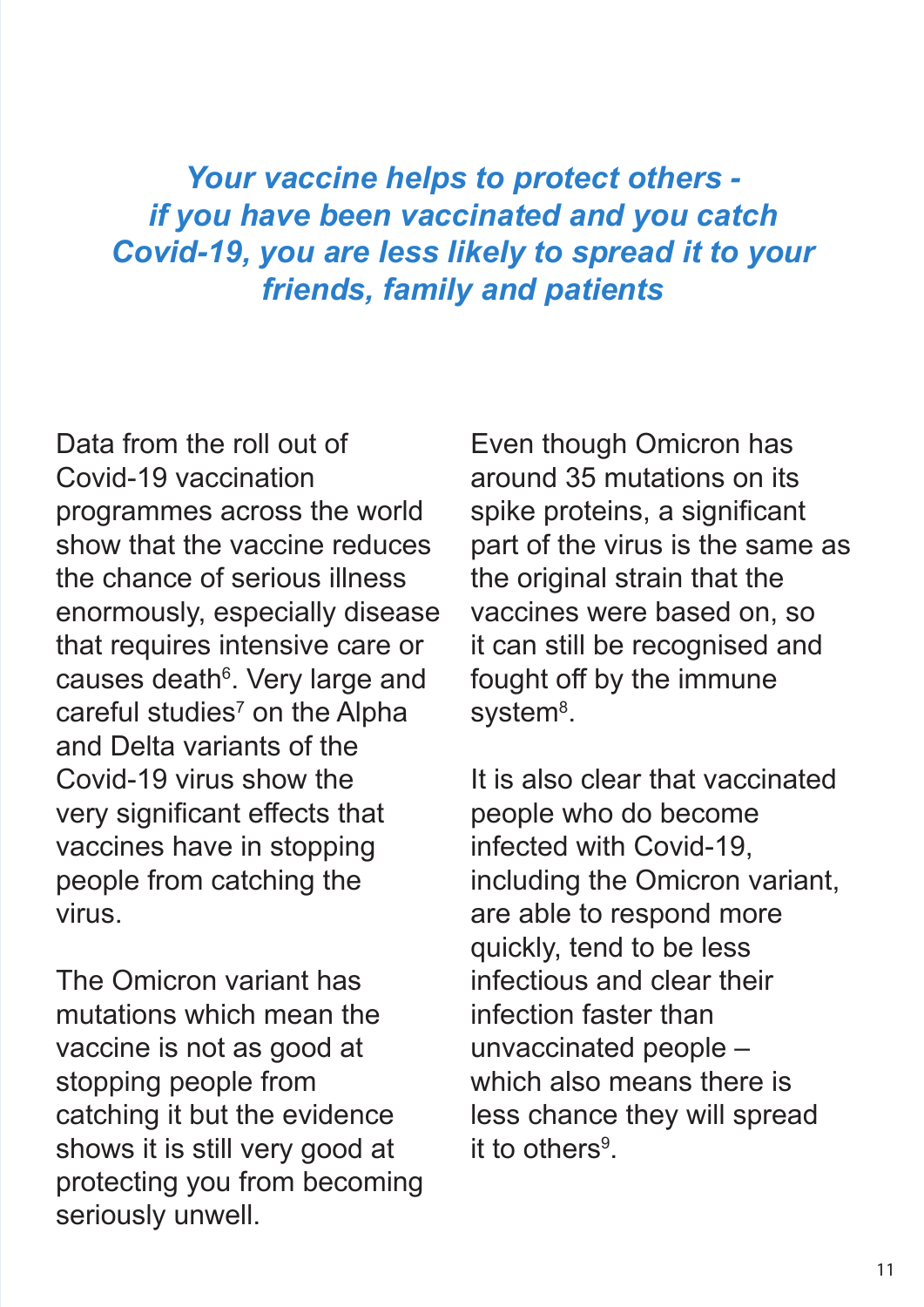The Covid-19 vaccines used in the UK have been very carefully evaluated and approved. They are safe, not experimental.



**Volunteers** 10,000s of keen volunteers for clinical trials so recruiting enough has not been an issue



www.immunology.org

#### **Funding**

Governments and funding bodies have joined forces to remove financial obstacles



Large-scale manufacturing of the vaccines occurred in parallel with the clinical trials, to scale-up production quickly

#### **Priority & collaboration**

Scientists, doctors, ethics approval boards, manufacturers and regulatory agencies have all come together to work harder and faster

#### **Science**

Advances in vaccine technology that are built on the back of many years of research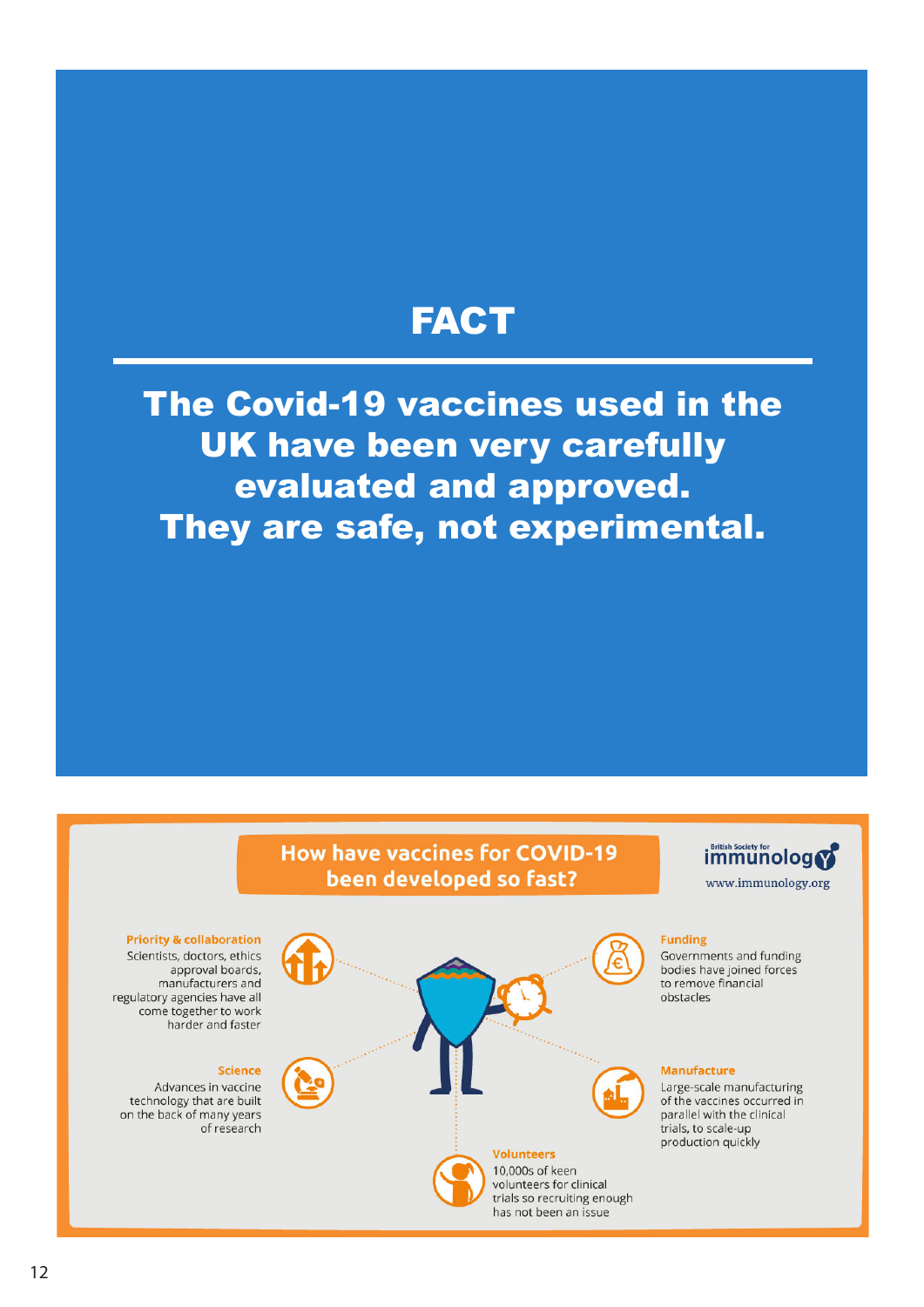Some people have suggested that the vaccines have been developed without proper testing and there is not enough evidence for their use. This is not true. In the UK, vaccines have to be approved by the independent Medicines and Healthcare products Regulatory Agency (MHRA) before they can be given to the general public. The MHRA reviews all data from extensive clinical trials, including examining all side effects reported by participants and all safety information. A vaccine is only approved if the data shows that it is very safe and this process has been followed in the same way for the Covid-19 vaccine. This does not mean there are no side effects - no medicine or vaccine can claim that.

*Covid-19 vaccines have been subject to the same approval process as any other vaccine or medicine – they are not experimental.*

The reason approval has been fast is because the world's scientific community has dropped everything to focus on responding to the pandemic. The studies have been done quickly because there are so many cases of infection that researchers can gather lots of

data very fast and reach rapid conclusions. This has not been the case in the past and with other less common infections. There has never been as much effort put into developing vaccines for any other disease, and all this amazing work has paid off.

Regulators, lawyers, administrators and many other groups (including the independent Joint Committee on Vaccination and Immunisation) as well as the MHRA have all prioritised careful evaluation of Covid-19 vaccines and have diverted massive resources to this issue of global urgency. The medical and scientific community and bodies like the MHRA will continue to analyse all the real-world data as it becomes available.

Studies of the approved Covid-19 vaccines will continue for many years and participants who have received repeated doses will be monitored longer term to see how fast protection declines. This is standard practice and does not mean the vaccines are experimental – research teams have gathered enough data already to prove the vaccines are very safe. In contrast, Covid-19 infection has been shown to do significant short and long-term damage.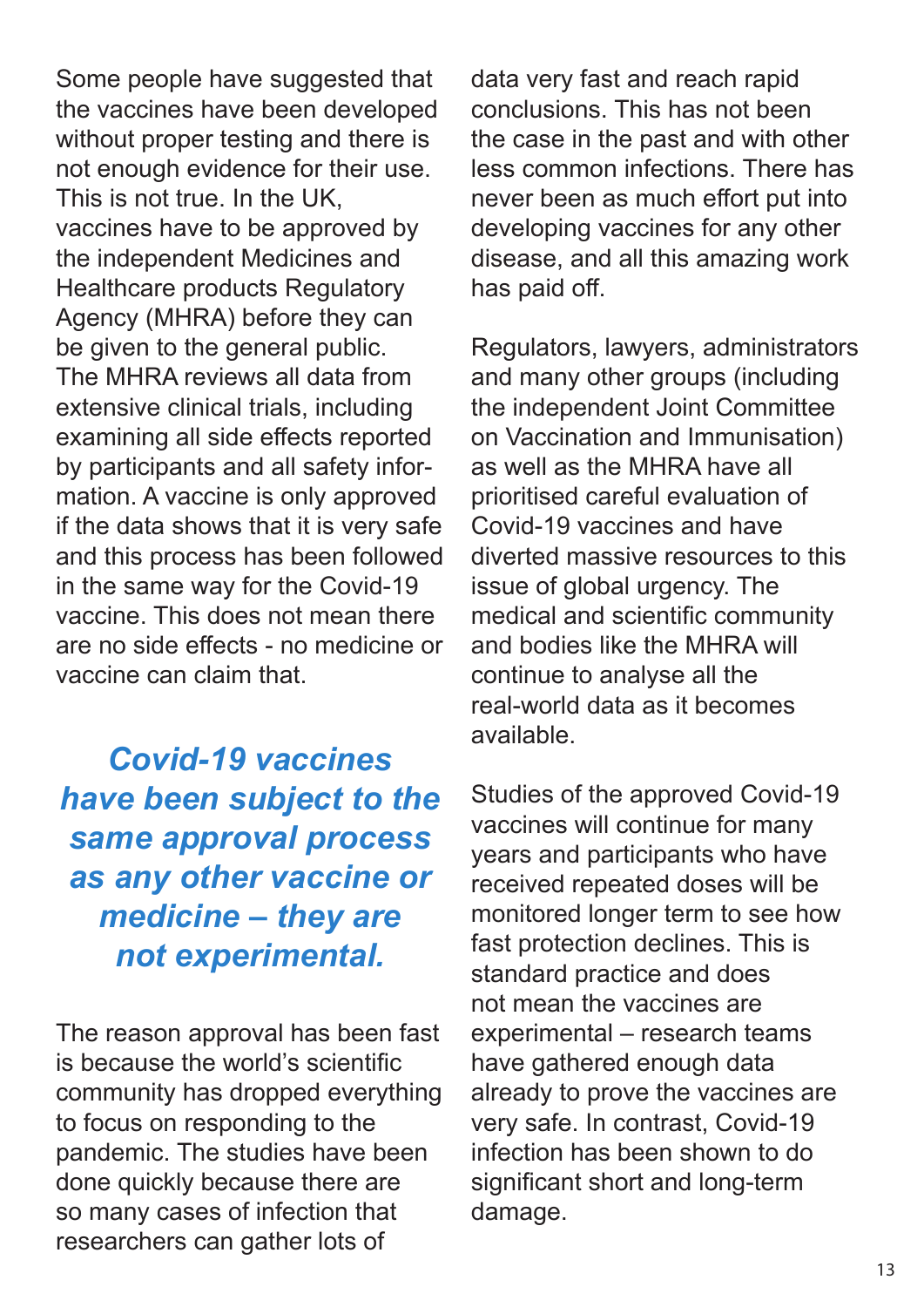The approach to vaccines used against Covid-19 has been under development for decades and all the evidence points to long-term safety.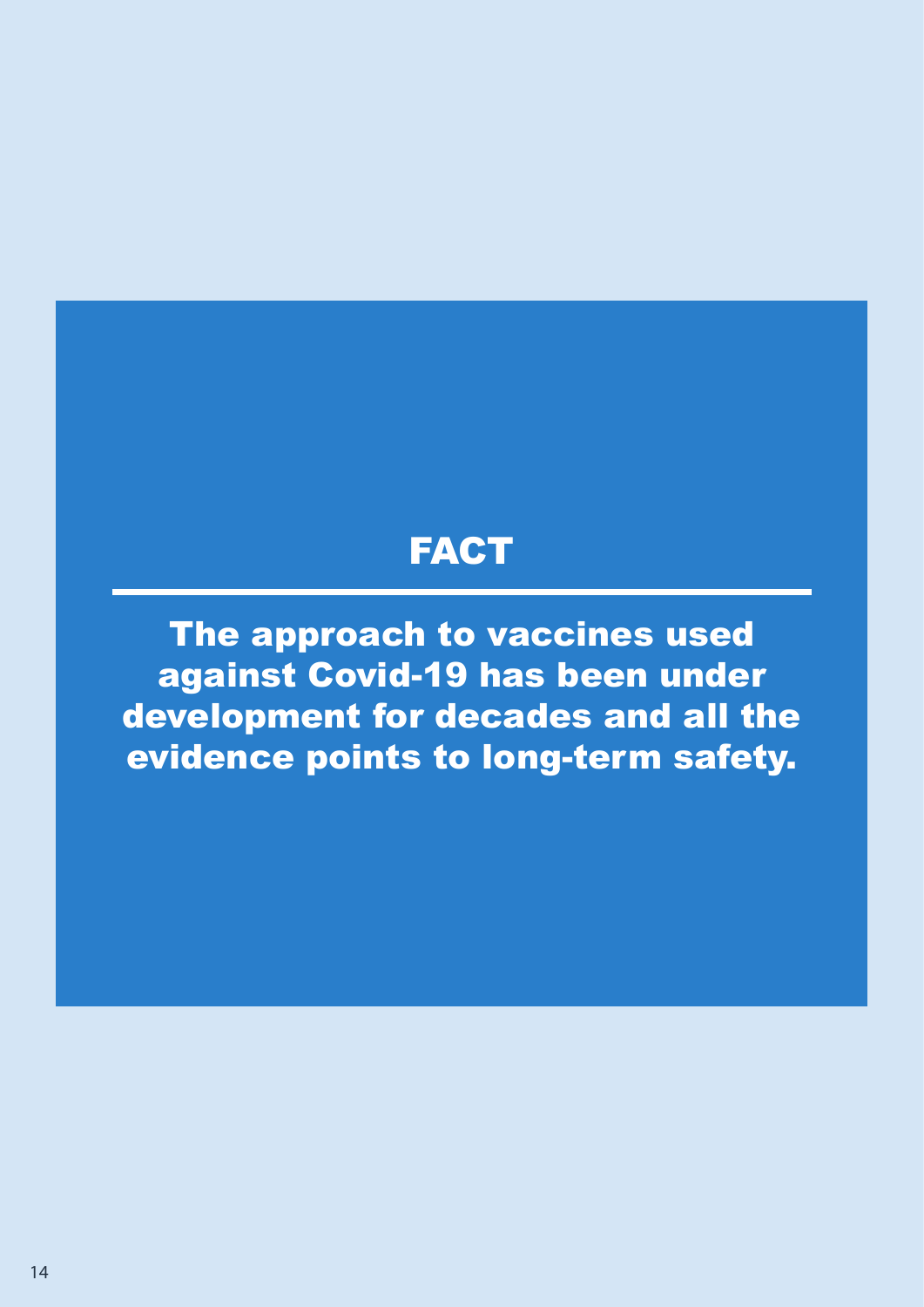There are lots of suggestions on social media that we have no idea about the long-term effects of vaccines.

Although we can never be sure what will happen over time, all the information we have shows that the vaccines are very safe. That does not mean that scientists are not looking closely for any signal of side effects – quite the opposite. By comparison, the adverse effects of Covid-19 are so clear and common that the balance is completely in favour of vaccines.

The 'new' mRNA technology used in the Pfizer BioNTech vaccine has actually been under development for decades, both for vaccines against infection and cancer treatment. These studies have shown no long-term harm. The only thing that is different compared to conventional vaccines is that a small synthetic signal (RNA) is used to mimic the virus, prompting the body's immune response to develop. The amount of RNA contained in a vaccine is very small compared to the amount in the virus and so does much less damage to your cells – it cannot cause an infection. RNA is a natural molecule that is contained in all your cells. It does not alter your DNA.

*mRNA has been in development for decades and has been shown to be safe with no evidence of long-term harm*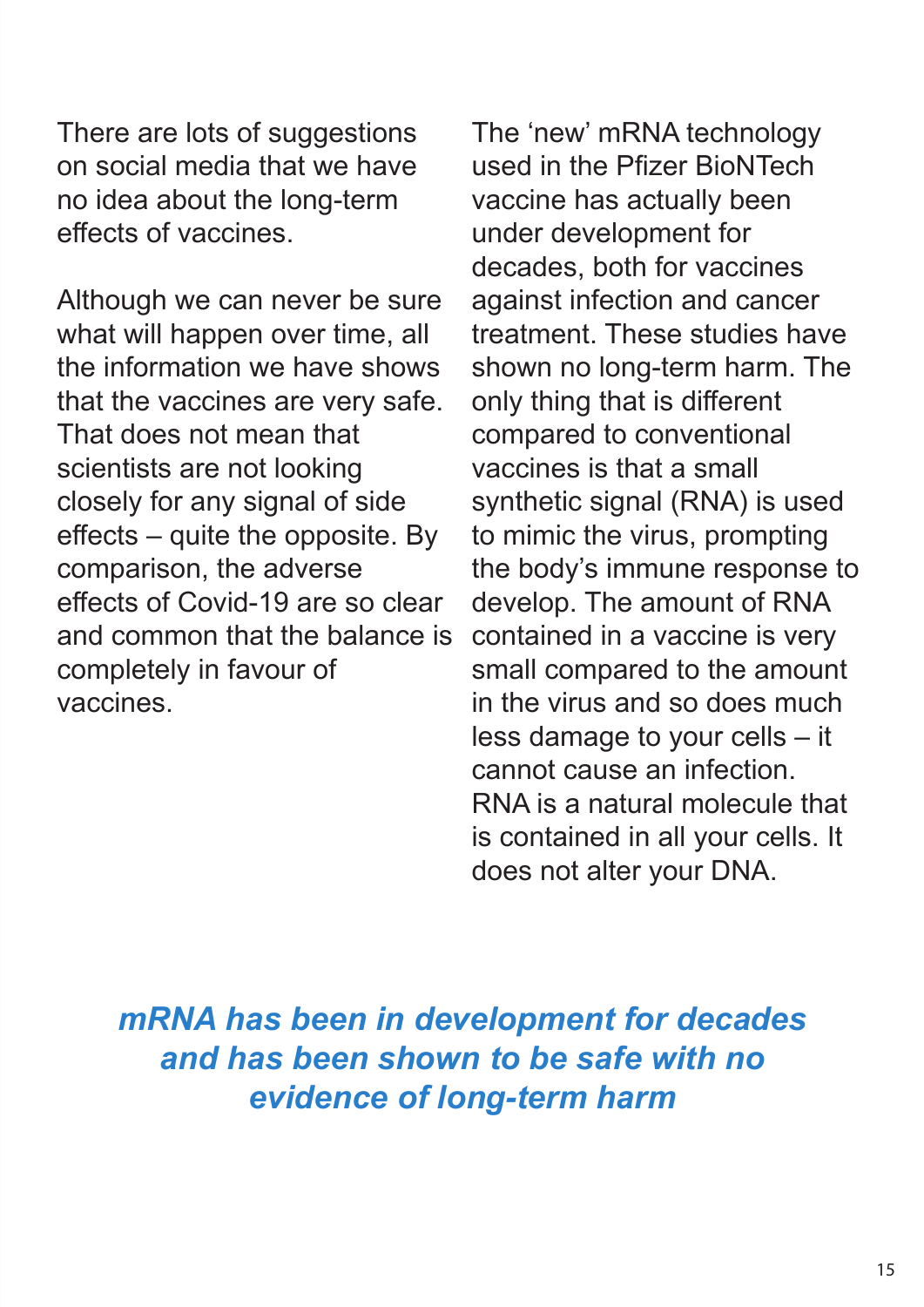Covid-19 vaccines have been shown to be safe in pregnancy and do not impact fertility, while Covid-19 infection has been shown to have adverse impact on pregnancy outcomes.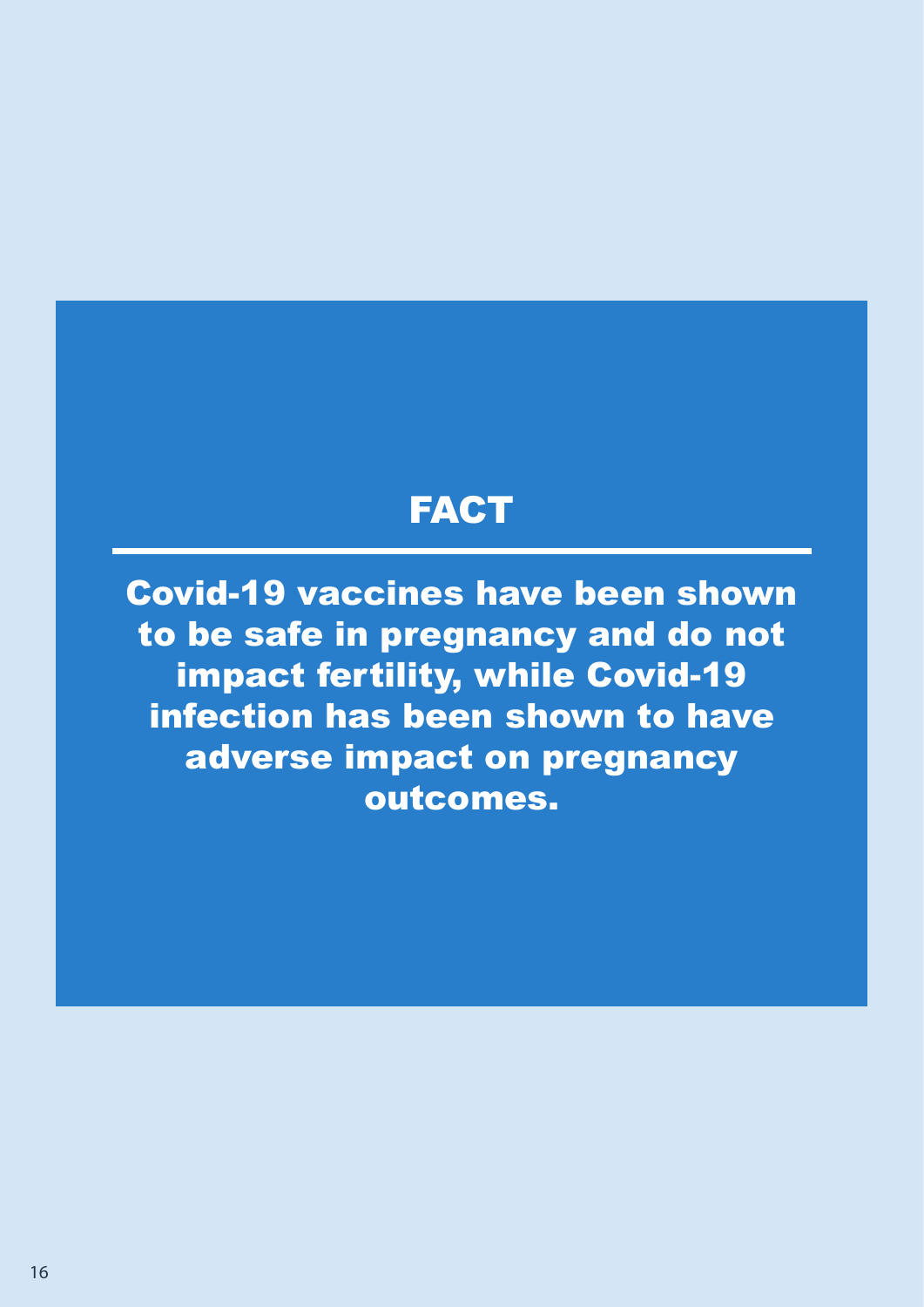It is safe to be vaccinated while you are pregnant. At the start of the vaccination programme, the advice was not to have the vaccine if you were pregnant because initially there was not enough data to recommend the vaccine in pregnancy unless you were at very high risk of catching Covid-19. Now that the vaccination programme has been rolled out widely across the world, the data confirms that the vaccine is safe in pregnancy. Recent research has shown, however, that Covid-19 infection can have serious consequences for mother and baby so it's really important to be vaccinated and protect yourself and your baby<sup>10</sup> from Covid-1911.

One especially damaging rumour is that vaccines have an effect on fertility. There really is no reason to think this to be true. There is no evidence and no theoretical basis for the idea that Covid-19 vaccines might affect the fertility of women or men. There has been a lot of research to show that ovaries are not affected by the vaccine and several showing that sperm is not affected either. Covid-19, by contrast, does have adverse effects on pregnancy and potentially reduces sperm quality $12$ .

## *There is no evidence or theoretical reason why the Covid-19 vaccine could affect the fertility of men or women.*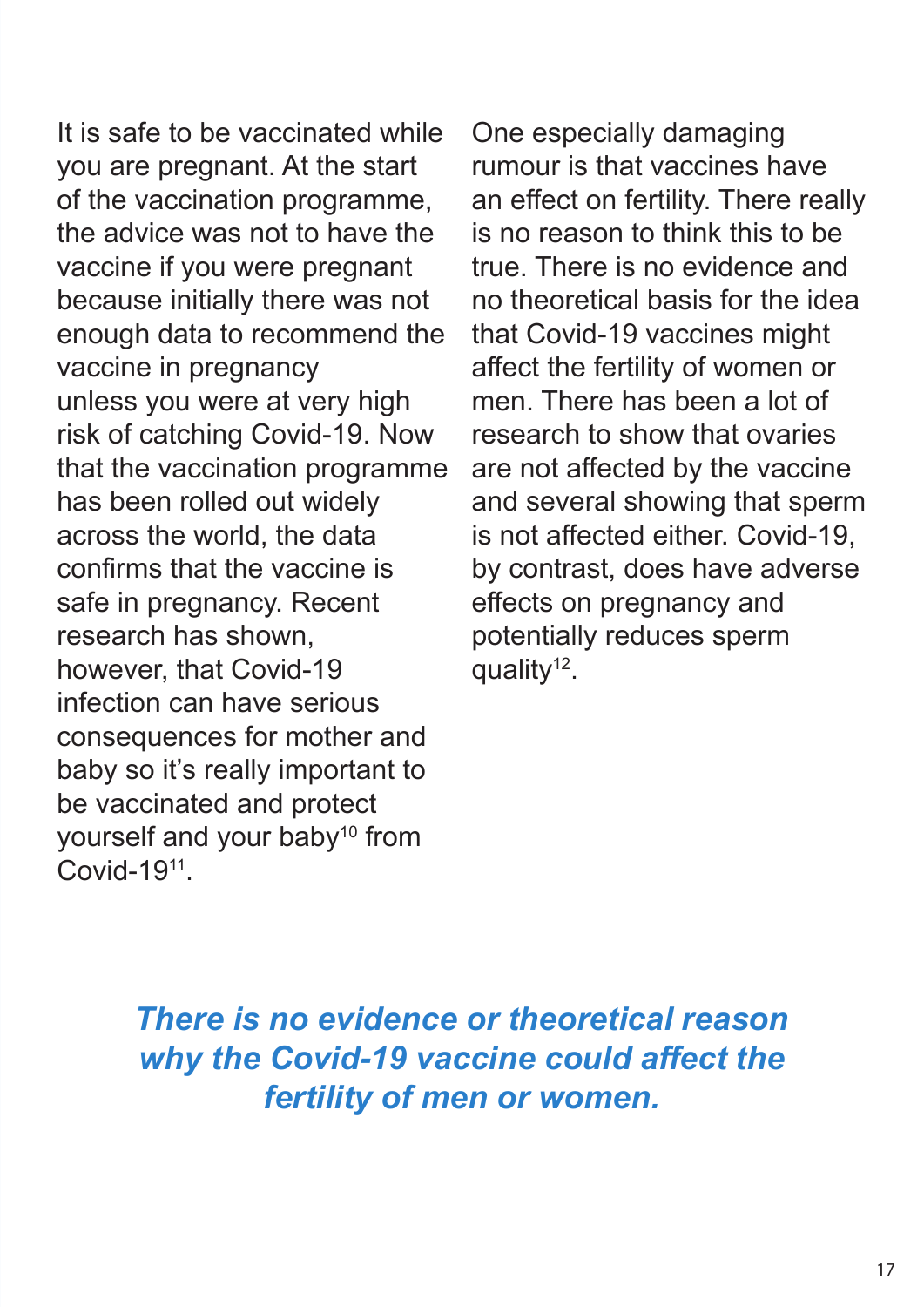# **Further reading**

- [COVID-19 immunity: Natural infection compared to vaccination](https://www.immunology.org/coronavirus/connect-coronavirus-public-engagement-resources/covid-immunity-infection-vaccine) 1
- <u> 2 An mRNA Vaccine against SARS-CoV-2 Preliminary Report</u>
- [SARS-CoV-2 T cell immunity: Specificity, function, durability, and role in](https://www.science.org/doi/10.1126/sciimmunol.abd6160)  [protection](https://www.science.org/doi/10.1126/sciimmunol.abd6160) 3
- Public Health England (PHE) data and Office for National Statistics (ONS), report week 42 (October 21, 2021) 4
- [ICNARC report on COVID-19 in critical care: England, Wales and](C:\home\chronos\u-ba2d43fd038f431ade9fbf6eb06002e029ee6ab9\MyFiles\FILES ON CHROMEBOOK\Documents\ICNARC_COVID-19_Report_2022-01-14.pdf)  [Northern Ireland 14 January 2022](C:\home\chronos\u-ba2d43fd038f431ade9fbf6eb06002e029ee6ab9\MyFiles\FILES ON CHROMEBOOK\Documents\ICNARC_COVID-19_Report_2022-01-14.pdf) 5
- <sup>6</sup> Public Health England (PHE) data and Office for National Statistics [\(ONS\), report week 42 \(October 21, 2021\)](https://assets.publishing.service.gov.uk/government/uploads/system/uploads/attachment_data/file/1027511/Vaccine-surveillance-report-week-42.pdf)
- Early effectiveness of COVID-19 vaccination with BNT162b2 mRNA vaccine and ChAdOx1 adenovirus vector vaccine on symptomatic disease, hospitalisations and mortality in older adults in England 7
- [COVID-19 vaccination & viral variants British Society of](https://www.immunology.org/coronavirus/connect-coronavirus-public-engagement-resources/covid-19-vaccination-viral-variants)  **[Immunology](https://www.immunology.org/coronavirus/connect-coronavirus-public-engagement-resources/covid-19-vaccination-viral-variants)** 8
- [Virological and serological kinetics of SARS-CoV-2 Delta variant](https://www.medrxiv.org/content/10.1101/2021.07.28.21261295v1)  [vaccine-breakthrough infections: a multi-center cohort study](https://www.medrxiv.org/content/10.1101/2021.07.28.21261295v1) 9
- <sup>10</sup> SARS-CoV-2 infection and COVID-19 vaccination rates in pregnant [women in Scotland](https://www.nature.com/articles/s41591-021-01666-2)
- <sup>11</sup> [COVID-19 vaccination in pregnancy British Society of Immunology](https://www.britishfertilitysociety.org.uk/wp-content/uploads/2022/01/Covid19-Vaccines-FAQ-3.1-13-January-2022.pdf)
- [British Fertility Society FAQ 13 January 2022](https://www.britishfertilitysociety.org.uk/wp-content/uploads/2022/01/Covid19-Vaccines-FAQ-3.1-13-January-2022.pdf) 12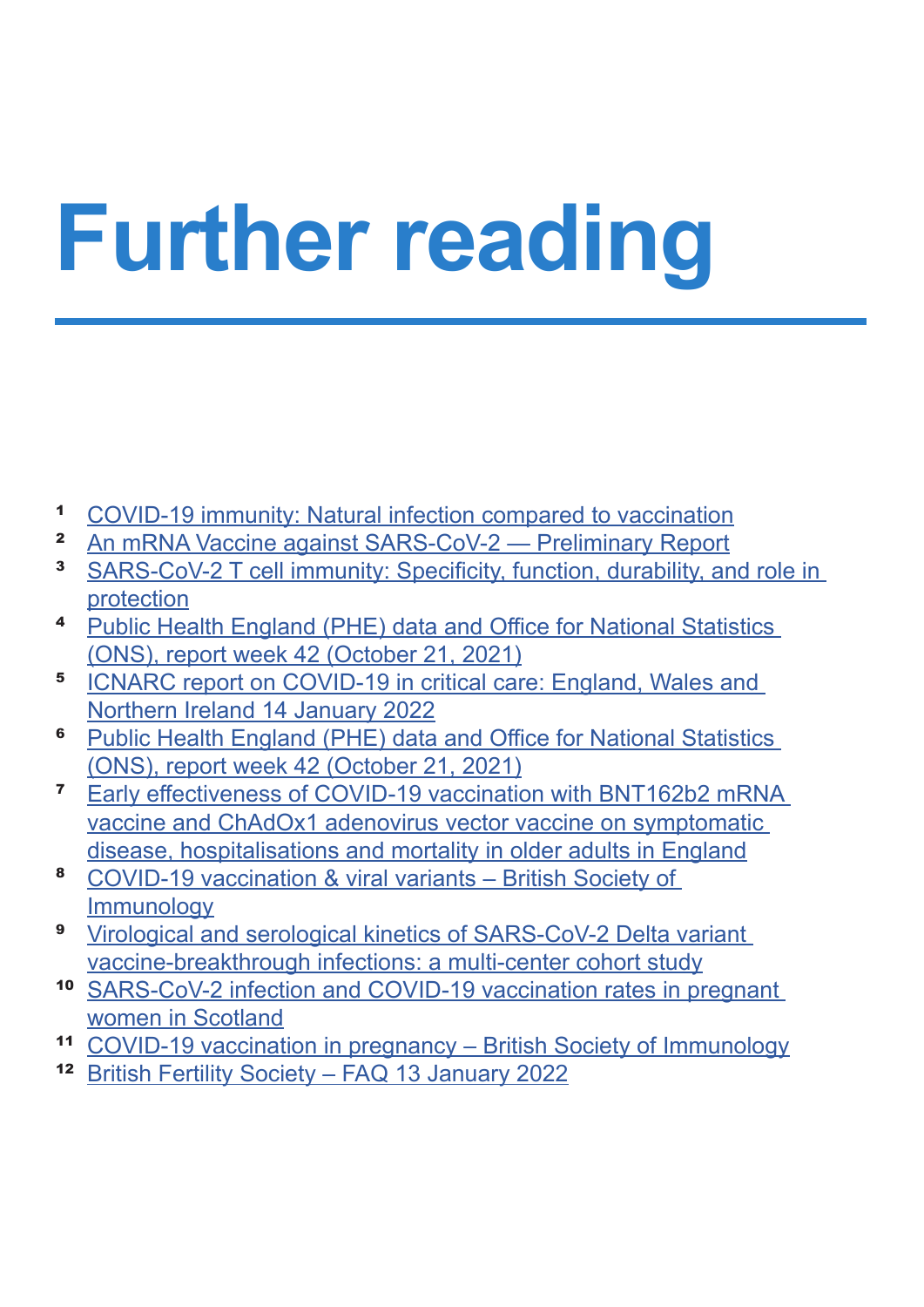# **Authors**

### **Professor Julian Redhead Imperial College Healthcare NHS Trust**

Professor Redhead is medical director and consultant in emergency medicine at Imperial College Healthcare. During the pandemic, Professor Redhead was medical director for the north west London integrated care system (ICS) and was one of the leads for north-west London's co-ordinated response to Covid-19 and vaccination. He is now the national clinical director for urgent and emergency care and is responsible for helping the NHS continue to improve urgent care services.

### **Mr Raymond Anakwe Imperial College Healthcare NHS Trust**

Mr Anakwe is medical director and consultant trauma and orthopaedic surgeon at Imperial College Healthcare. He chairs the Trust's Clinical Reference Group, set up in response to the Covid-19 pandemic to advise and oversee clinical policy, develop new clinical guidelines and protocols and review changes in clinical practice or new treatments. Mr Anakwe was also a serving medical officer in the Royal Army Medical Corps of the British Army for 24 years.

### **Professor Peter Openshaw Imperial College London**

Professor Openshaw is a respiratory doctor and expert in immunology, studying how the immune system both protects against viral infection but also causes disease. During the Covid-19 pandemic, Professor Openshaw has led on research to improve the global understanding of the virus and he has also worked on other respiratory viruses such as flu and RSV since the mid-1980s. Professor Openshaw is vice chair of the New and Emerging Respiratory Virus Threats Advisory Group (NERVTAG) in the UK.